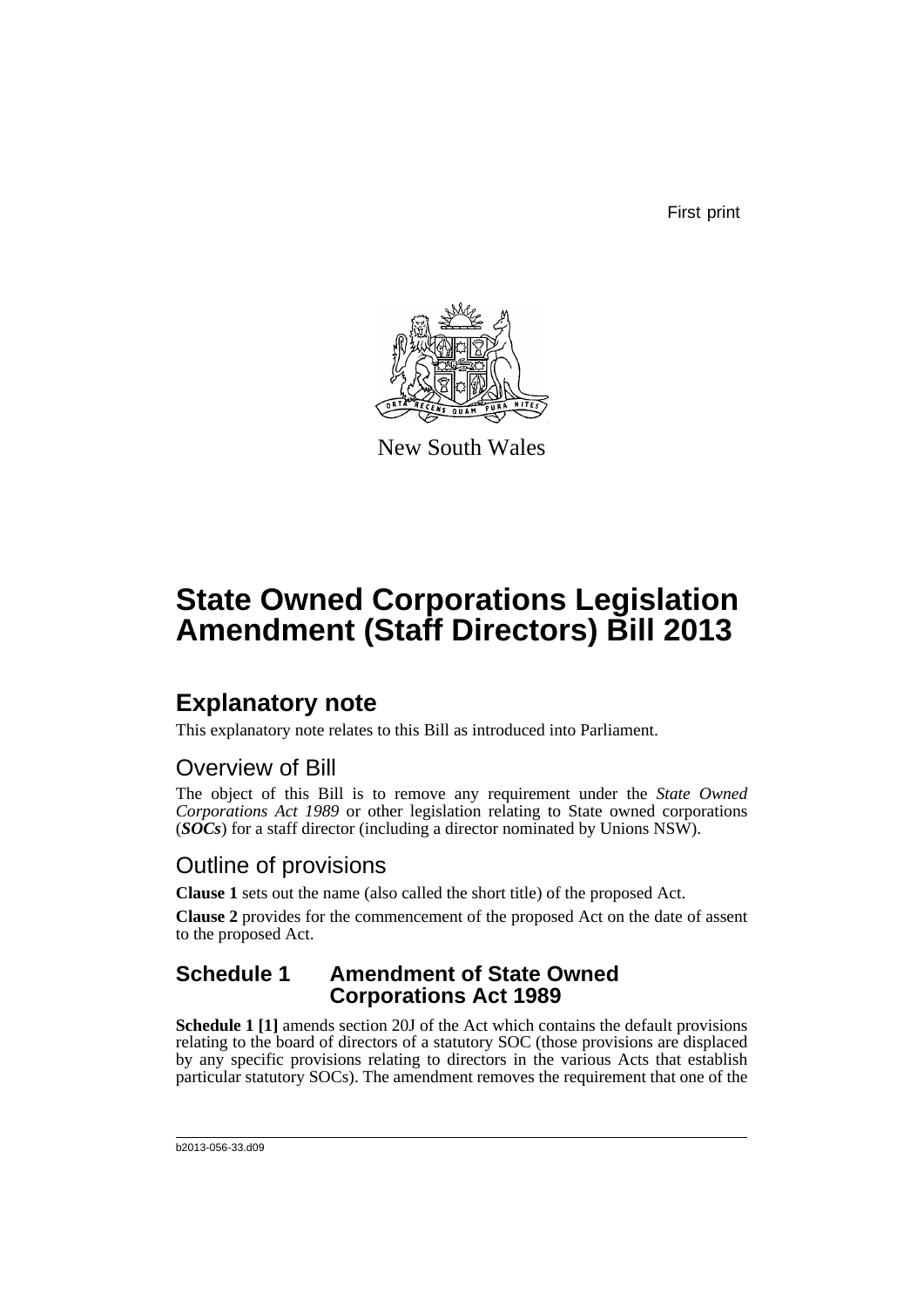Explanatory note

directors of a statutory SOC is to be a staff director selected in accordance with the procedure in the foundation charter of the SOC or (in the absence of any such procedure) in accordance with Schedule 8 to the Act. The amendment does not reduce the number of directors that may be appointed to the board of directors.

**Schedule 1 [2]** amends section 38 of the Act to make a consequential amendment.

**Schedule 1 [3]** amends Schedule 2 to the Act to remove the requirement that the constitution of a company SOC contain provision for one of the directors to be a staff director.

**Schedule 1 [4]** amends Schedule 8 to the Act to remove the provision relating to the procedure for the selection of a staff director of a statutory SOC, namely, the selection of a director from among members of staff of the SOC by a selection committee comprising persons nominated by voting shareholders and Unions NSW.

**Schedule 1 [5]** amends Schedule 11 to the Act to enable regulations of a savings or transitional nature to be made consequent on the enactment of the proposed Act.

**Schedule 1 [6]** amends Schedule 11 to the Act to remove spent provisions relating to staff directors arising from a 1995 amending Act.

**Schedule 1** [7] amends Schedule 11 to the Act to provide that existing staff directors (including directors of SOCs appointed under legislation referred to in Schedule 2 below) continue to hold office until a date determined by the Governor or voting shareholders (unless they sooner cease to hold office).

### **Schedule 2 Amendment of other State owned corporations legislation**

The Schedule amends the various Acts that establish statutory SOCs and that have a requirement for a staff director (including a director nominated by Unions NSW). The amendments remove the requirement without reducing the number of directors that may be appointed to the board of directors. The legislation establishing other statutory SOCs that do not have a requirement for a staff director is not affected (Landcom, Sydney Water Corporation and Forests NSW).

#### **Amendment of Energy Services Corporations Act 1995**

Subschedule 2.1 removes the requirement that one of the directors of an energy services statutory SOC is to be a staff director selected from a panel of persons nominated by Unions NSW and recommended for appointment by a selection committee comprising persons nominated by both the portfolio Minister and Unions NSW.

#### **Amendment of Hunter Water Act 1991**

Subschedule 2.2 removes the requirement that one of the directors of the Hunter Water Corporation (a statutory  $S\overrightarrow{OC}$ ) is to be a staff director selected from a panel of persons nominated by Unions NSW and recommended for appointment by a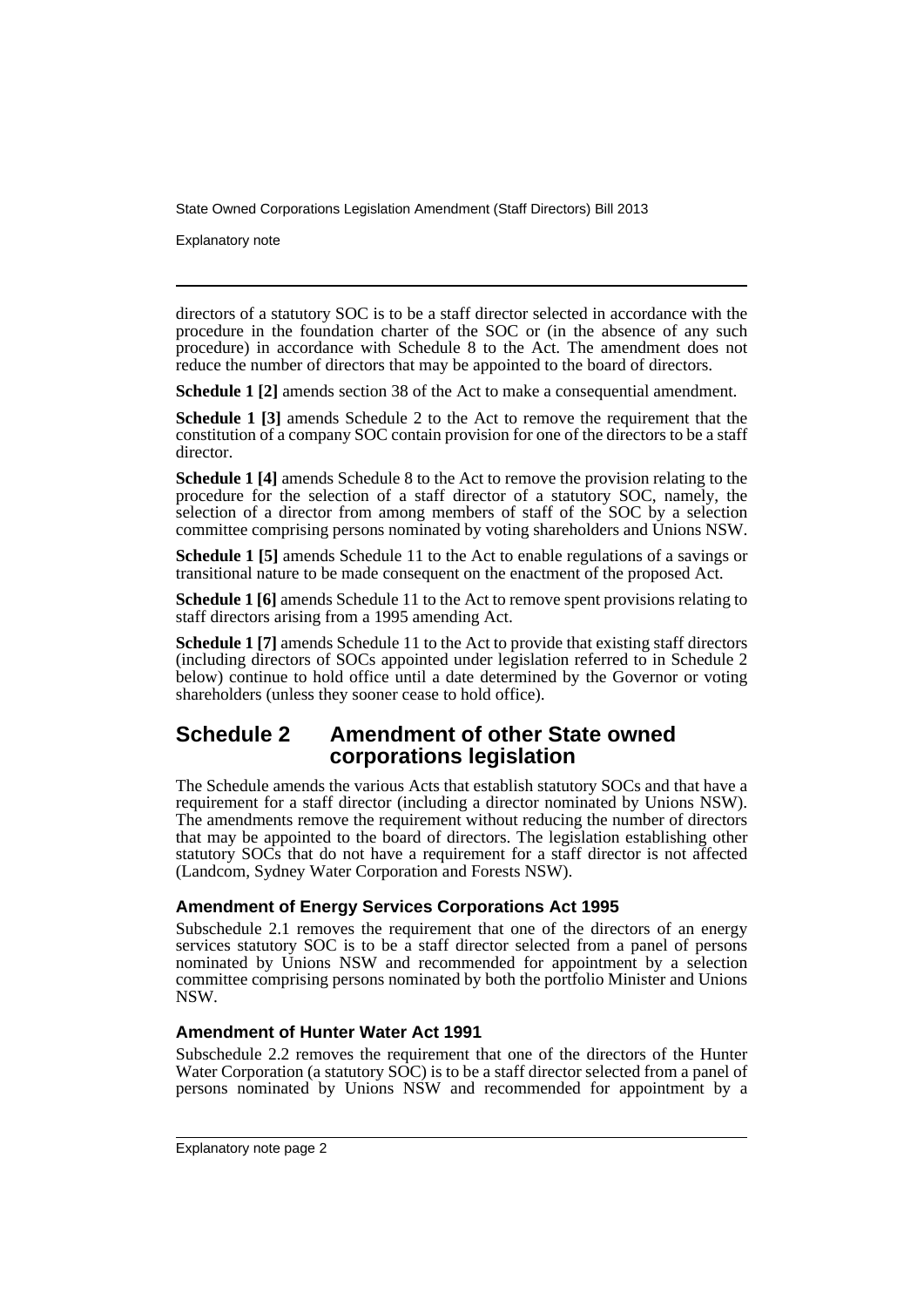Explanatory note

selection committee comprising persons nominated by both the voting shareholders and Unions NSW.

#### **Amendment of Ports and Maritime Administration Act 1995 and Ports and Maritime Administration Regulation 2012**

Subschedule 2.3 removes the requirement that one of the directors of a Port Corporation statutory SOC is to be a staff director elected by employees of the Port Corporation. Subschedule 2.4 repeals provisions of the regulation under that Act relating to the election of staff directors.

#### **Amendment of State Water Corporation Act 2004**

Subschedule 2.5 removes the requirement that one of the directors of State Water Corporation (a statutory SOC) is to be a staff director selected from a panel of persons nominated by Unions NSW and recommended for appointment by a selection committee comprising persons nominated by both the voting shareholders and Unions NSW.

#### **Amendment of Superannuation Administration Authority Corporatisation Act 1999**

Subschedule 2.6 removes the requirement that one of the directors of the Superannuation Administration Corporation (a statutory SOC called Pillar) is to be a staff director selected from a panel of persons nominated by Unions NSW and recommended for appointment by a selection committee comprising persons nominated by both the portfolio Minister and Unions NSW.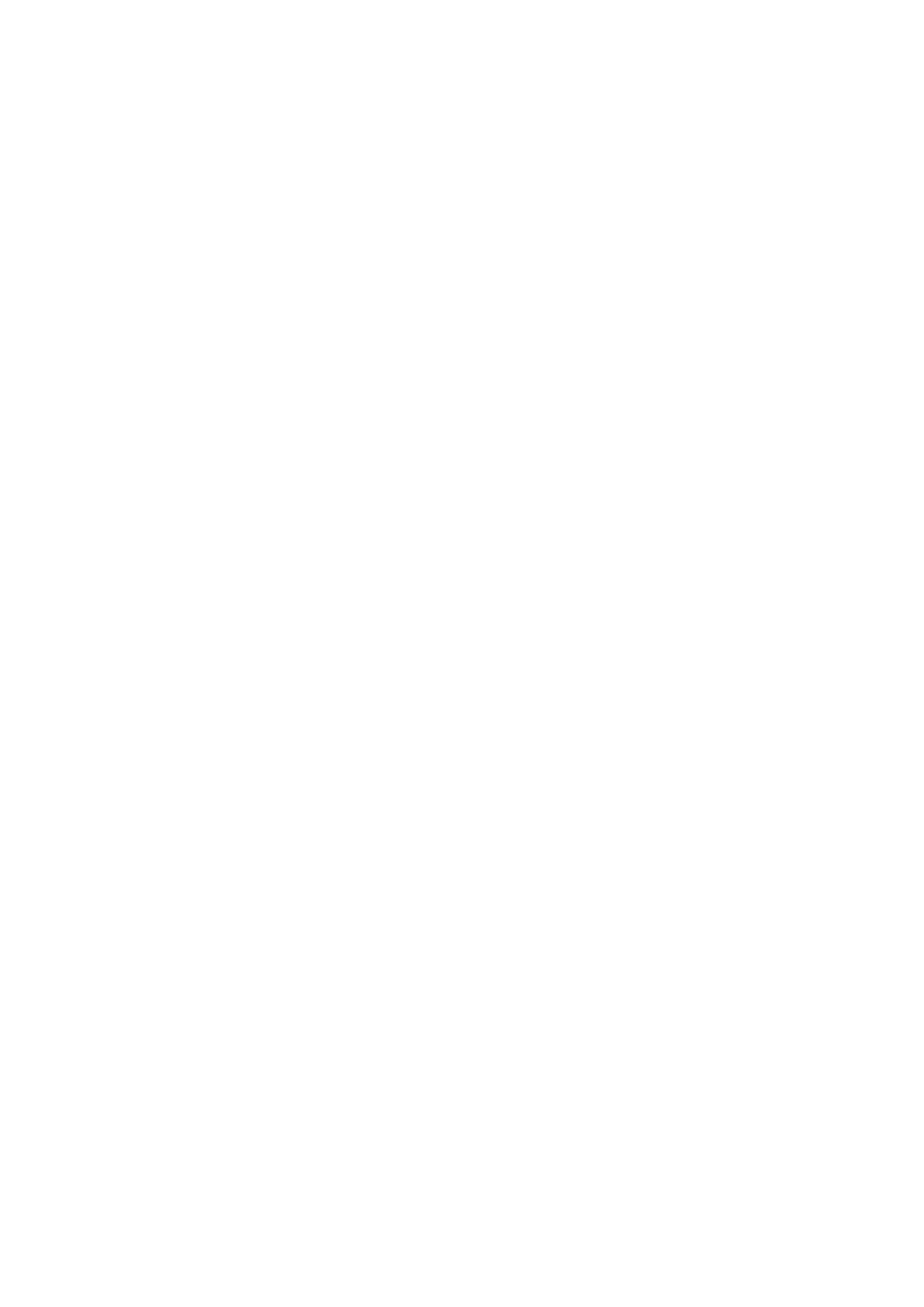First print



New South Wales

# **State Owned Corporations Legislation Amendment (Staff Directors) Bill 2013**

## **Contents**

|            |                                                         | Page |
|------------|---------------------------------------------------------|------|
|            | Name of Act                                             |      |
|            | 2 Commencement                                          |      |
| Schedule 1 | Amendment of State Owned Corporations Act 1989 No 134   | - 3  |
| Schedule 2 | Amendment of other State owned corporations legislation | 5.   |
|            |                                                         |      |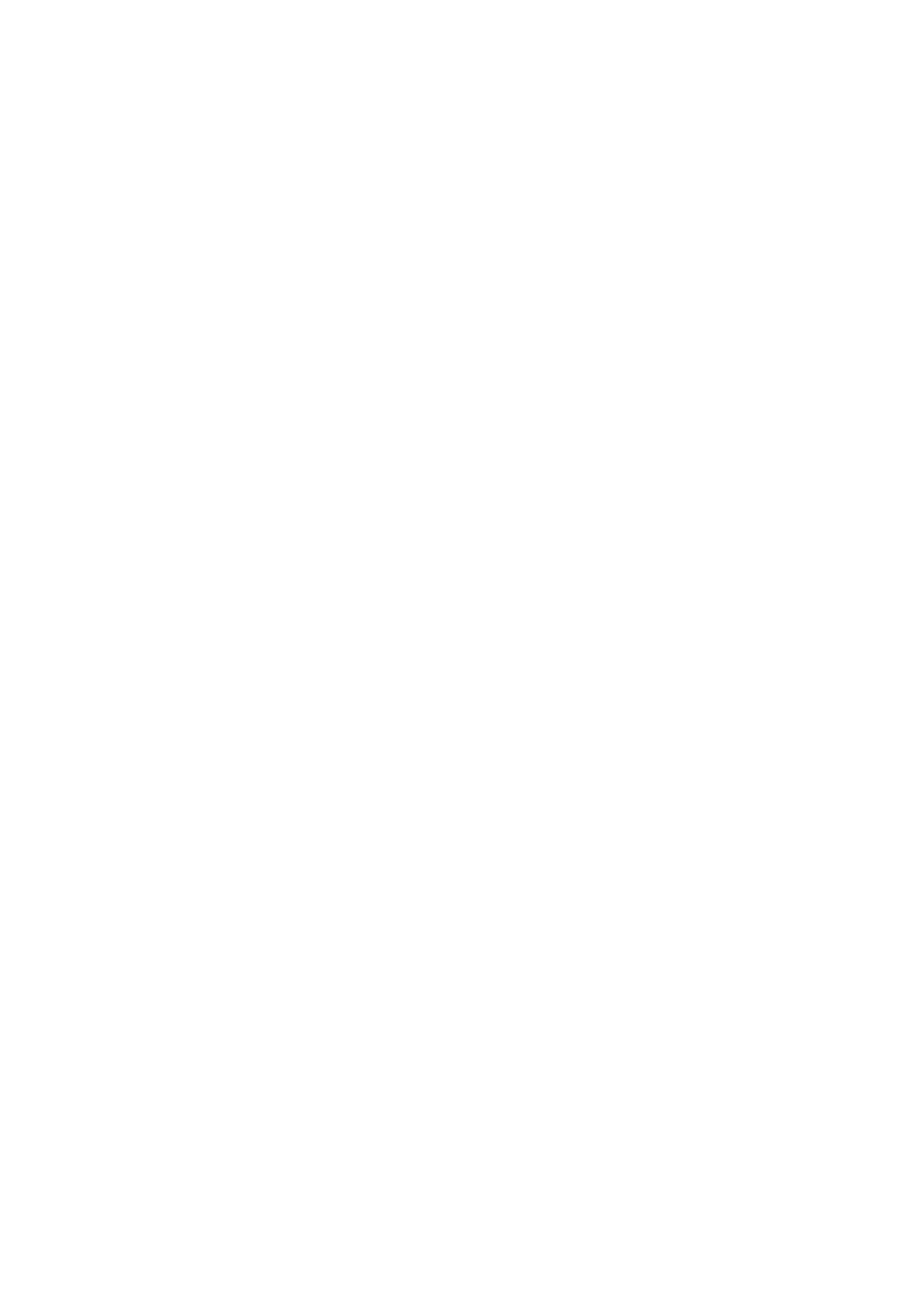

New South Wales

# **State Owned Corporations Legislation Amendment (Staff Directors) Bill 2013**

No , 2013

### **A Bill for**

An Act to amend the *State Owned Corporations Act 1989* and other legislation relating to State owned corporations to remove any requirement for a staff director.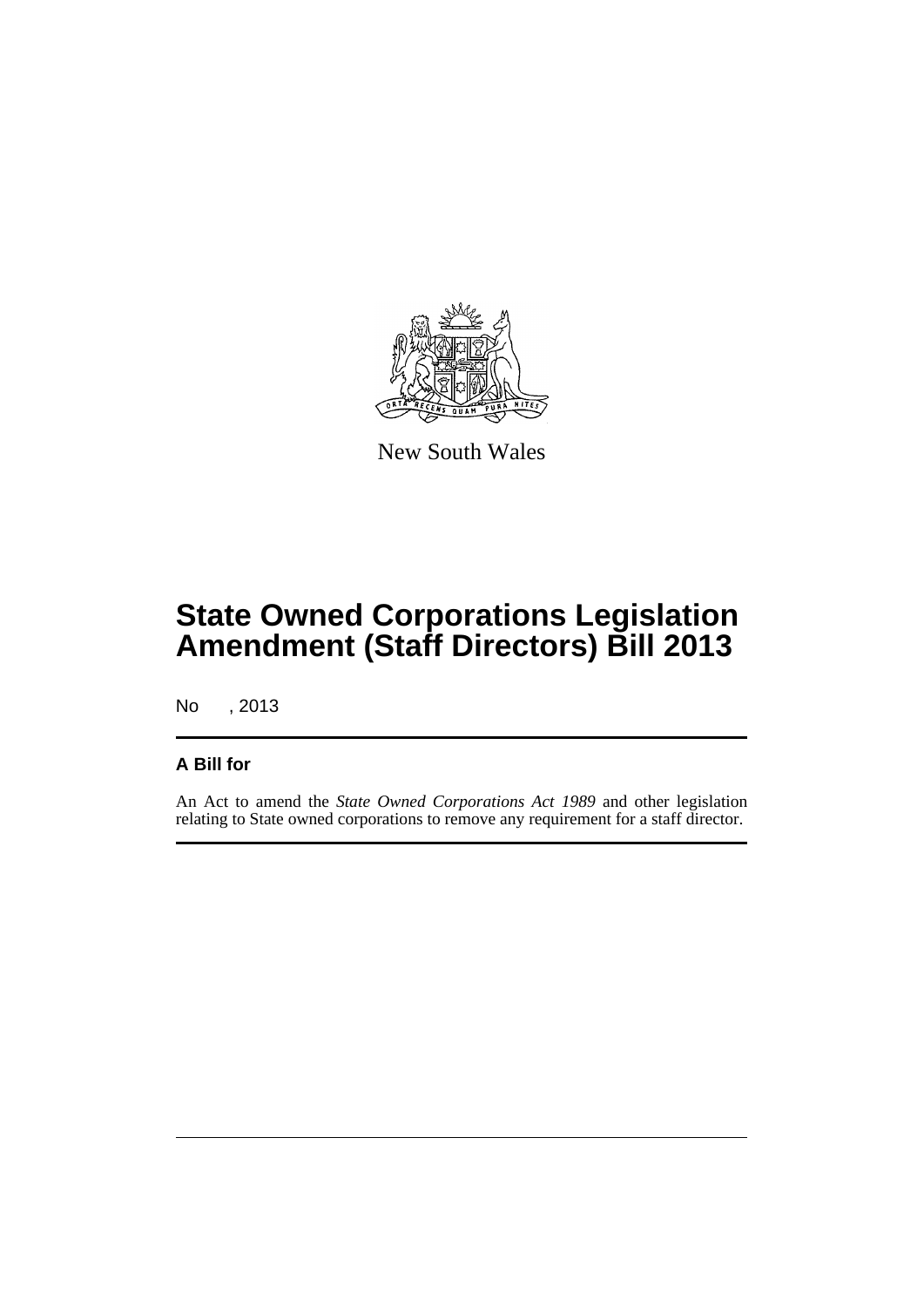<span id="page-7-1"></span><span id="page-7-0"></span>

| The Legislature of New South Wales enacts:                                                    |        |
|-----------------------------------------------------------------------------------------------|--------|
| Name of Act                                                                                   | 2      |
| This Act is the State Owned Corporations Legislation Amendment<br>(Staff Directors) Act 2013. | 3<br>4 |
| <b>Commencement</b>                                                                           | 5      |
| This Act commences on the date of assent to this Act.                                         | 6      |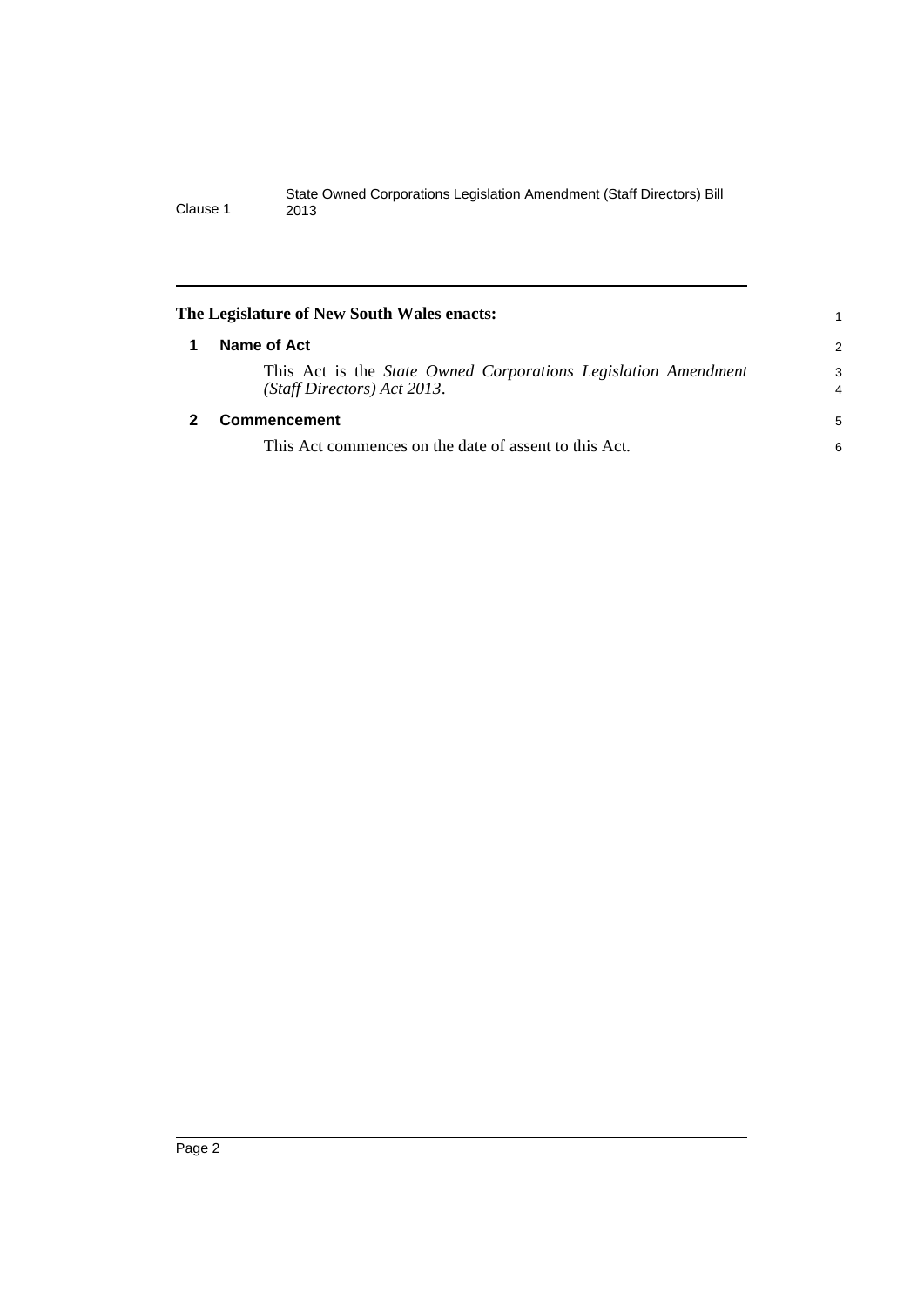Amendment of State Owned Corporations Act 1989 No 134 Schedule 1

<span id="page-8-0"></span>

|       | <b>Schedule 1</b>    | <b>Amendment of State Owned</b><br><b>Corporations Act 1989 No 134</b>                                                                         | $\mathbf{1}$<br>$\overline{2}$ |
|-------|----------------------|------------------------------------------------------------------------------------------------------------------------------------------------|--------------------------------|
| $[1]$ |                      | <b>Section 20J Directors</b>                                                                                                                   | 3                              |
|       |                      | Omit section 20J (3) and (4). Insert instead:                                                                                                  | 4                              |
|       | (3)                  | The directors are to be persons who, in the opinion of the voting<br>shareholders, will assist the SOC to achieve its principal<br>objectives. | 5<br>6<br>$\overline{7}$       |
| $[2]$ |                      | <b>Section 38 Regulations</b>                                                                                                                  | 8                              |
|       | Omit section 38 (2). |                                                                                                                                                | 9                              |
| $[3]$ |                      | Schedule 2 Provisions to be included in constitution of company SOCs                                                                           | 10                             |
|       |                      | Omit clause 4 (Staff director).                                                                                                                | 11                             |
| [4]   |                      | Schedule 8 Constitution and procedure of boards of statutory SOCs                                                                              | 12                             |
|       |                      | Omit clause 4 (Staff director).                                                                                                                | 13                             |
| [5]   |                      | <b>Schedule 11 Savings and transitional provisions</b>                                                                                         | 14                             |
|       |                      | Insert at the end of clause $1(1)$ :                                                                                                           | 15                             |
|       |                      | State Owned Corporations Legislation Amendment (Staff<br>Directors) Act 2013                                                                   | 16<br>17                       |
| [6]   |                      | Schedule 11, Part 2 Provisions consequent on enactment of State<br><b>Owned Corporations Amendment Act 1995</b>                                | 18<br>19                       |
|       | Omit the Part.       |                                                                                                                                                | 20                             |
| $[7]$ | Schedule 11, Part 5  |                                                                                                                                                | 21                             |
|       |                      | Insert at the end of the Schedule:                                                                                                             | 22                             |
|       | Part 5               | Provision consequent on enactment of                                                                                                           | 23                             |
|       |                      | <b>State Owned Corporations Legislation</b>                                                                                                    | 24                             |
|       |                      | <b>Amendment (Staff Directors) Act 2013</b>                                                                                                    | 25                             |
|       | 6                    | <b>Existing staff directors</b>                                                                                                                | 26                             |
|       | (1)                  | In this clause:                                                                                                                                | 27                             |
|       |                      | <b>amending Act</b> means the State Owned Corporations Legislation<br>Amendment (Staff Directors) Act 2013.                                    | 28<br>29                       |
|       |                      | existing staff director means a staff director of the board of                                                                                 | 30                             |
|       |                      | directors of a statutory SOC referred to in section 20J (as in force                                                                           | 31                             |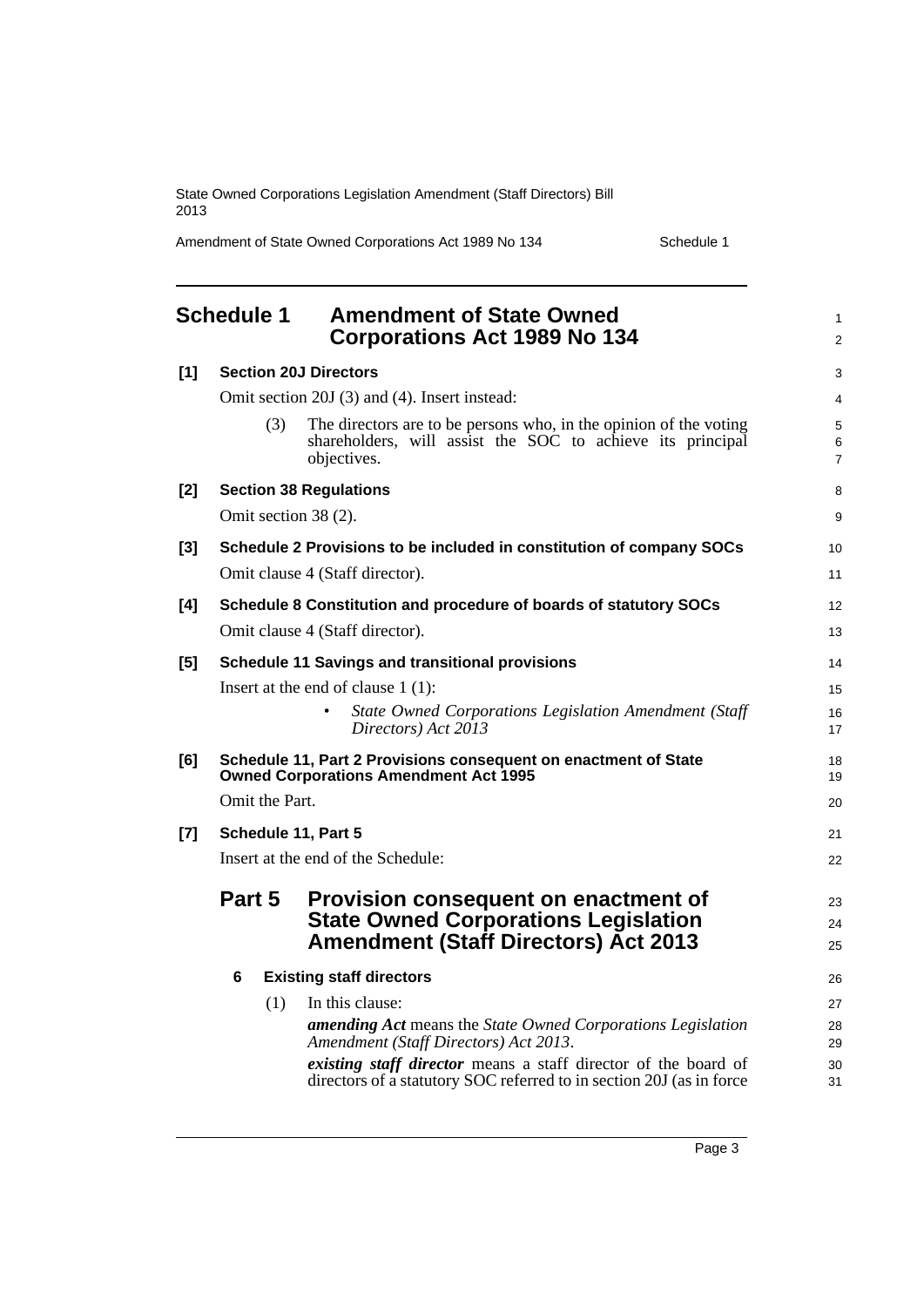Schedule 1 Amendment of State Owned Corporations Act 1989 No 134

immediately before the commencement of the amending Act), and includes any of the following directors:

- (a) a director of the board of directors of an energy services corporation referred to in clause 1 (2) (b) of Schedule 2 to the *Energy Services Corporations Act 1995* (as so in force),
- (b) a director of the board of the Hunter Water Corporation referred to in section 4B (1) (c) of the *Hunter Water Act 1991* (as so in force),
- (c) a staff director of the board of directors of a Port Corporation referred to in section 18 of the *Ports and Maritime Administration Act 1995* (as so in force),
- (d) a director of the board of directors of the State Water Corporation referred to in section 7 (3) of the *State Water Corporation Act 2004* (as so in force),
- (e) a director of the board of directors of the Superannuation Administration Corporation referred to in clause 1 (1) (b) of Schedule 3 to the *Superannuation Administration Authority Corporatisation Act 1999* (as so in force).
- (2) The amendments made by the amending Act do not affect any existing staff director of a SOC holding office on the commencement of the amending Act. Any such person ceases to hold office as a director (subject to this or any other Act under which the person was appointed as director) on a date after the commencement of the amending Act that is determined in relation to that SOC:
	- (a) by the Governor if the Governor appoints directors of the board of that SOC, or
	- (b) by the voting shareholders of that SOC if those voting shareholders appoint directors of the board of that SOC.
- (3) Notice of a proposed determination under subclause (2) is not required to be given to the existing staff director or any other person.
- (4) Any existing staff director who ceases to be such a director by the operation of subclause (2) before the end of the term of office of the existing staff director is not entitled to any compensation for loss of office.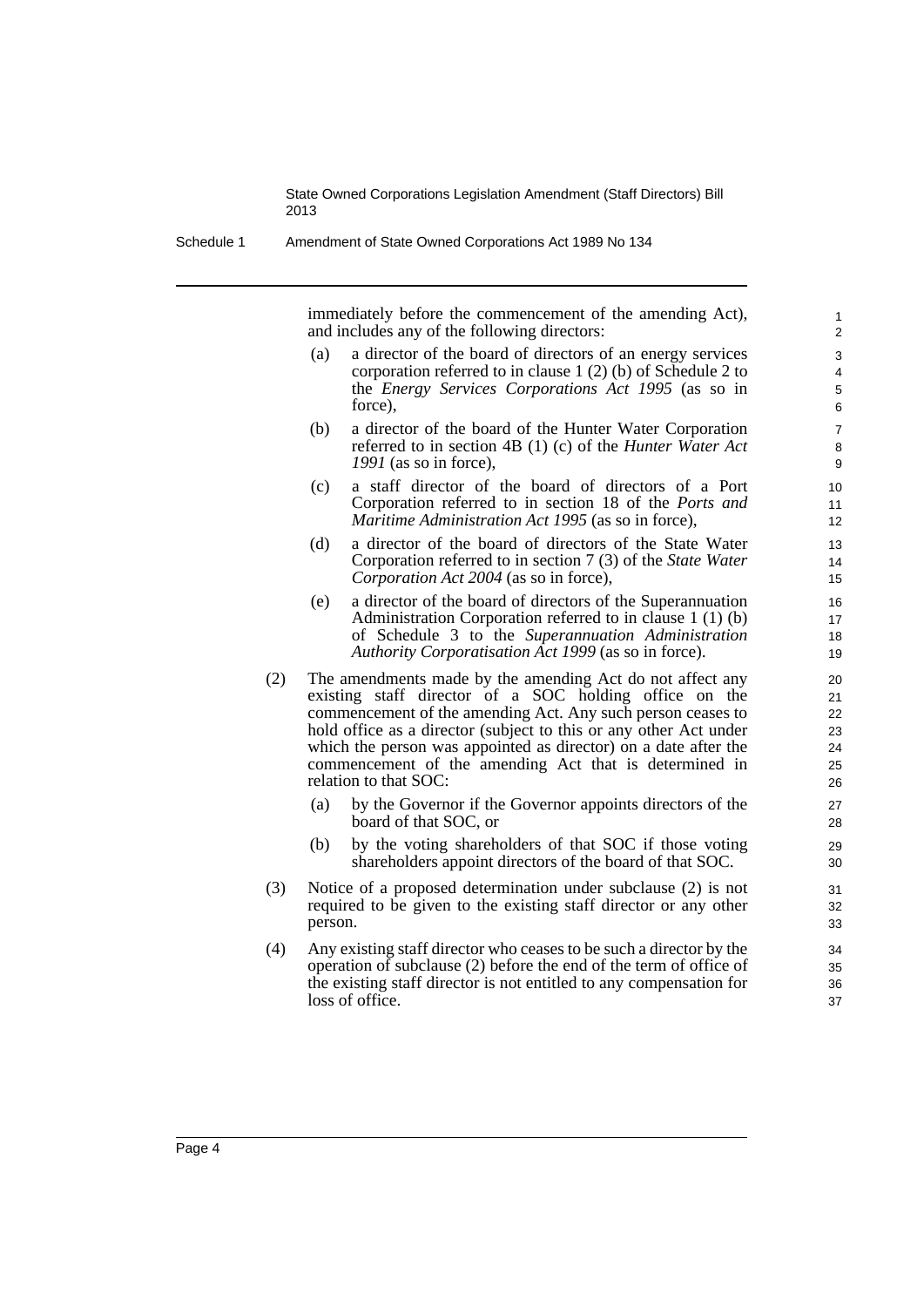Amendment of other State owned corporations legislation Schedule 2

<span id="page-10-0"></span>

|                  | <b>Schedule 2</b>       | <b>Amendment of other State owned</b><br>corporations legislation         | $\mathbf{1}$<br>2 |
|------------------|-------------------------|---------------------------------------------------------------------------|-------------------|
| 2.1              |                         | <b>Energy Services Corporations Act 1995 No 95</b>                        | 3                 |
| [1]              | procedure               | Schedule 2 Supplementary provisions concerning constitution and           | 4<br>5            |
|                  | Omit clause $1(2)(b)$ . |                                                                           | 6                 |
| $[2]$            |                         | Schedule 2, clause 1 (2) (c)                                              | $\overline{7}$    |
|                  |                         | Omit "2". Insert instead "3".                                             | 8                 |
| $[3]$            |                         | Schedule 2, clause 1 (2) (c) (i)                                          | 9                 |
|                  |                         | Omit "6". Insert instead "7".                                             | 10                |
| [4]              |                         | Schedule 2, clause 1 (2) (c) (ii)                                         | 11                |
|                  |                         | Omit "5". Insert instead "6".                                             | 12                |
| [5]              |                         | Schedule 2, clause 1 (3)                                                  | 13                |
|                  | Omit the subclause.     |                                                                           | 14                |
| $2.2\phantom{0}$ |                         | Hunter Water Act 1991 No 53                                               | 15                |
| [1]              |                         | <b>Section 4B Board of Corporation</b>                                    | 16                |
|                  |                         | Omit "6 directors" from section 4B (1) (b). Insert instead "7 directors". | 17                |
| $[2]$            | Section 4B (1) (c)      |                                                                           | 18                |
|                  | Omit the paragraph.     |                                                                           | 19                |
| $[3]$            | Section 4B (2) and (3)  |                                                                           | 20                |
|                  | Omit the subsections.   |                                                                           | 21                |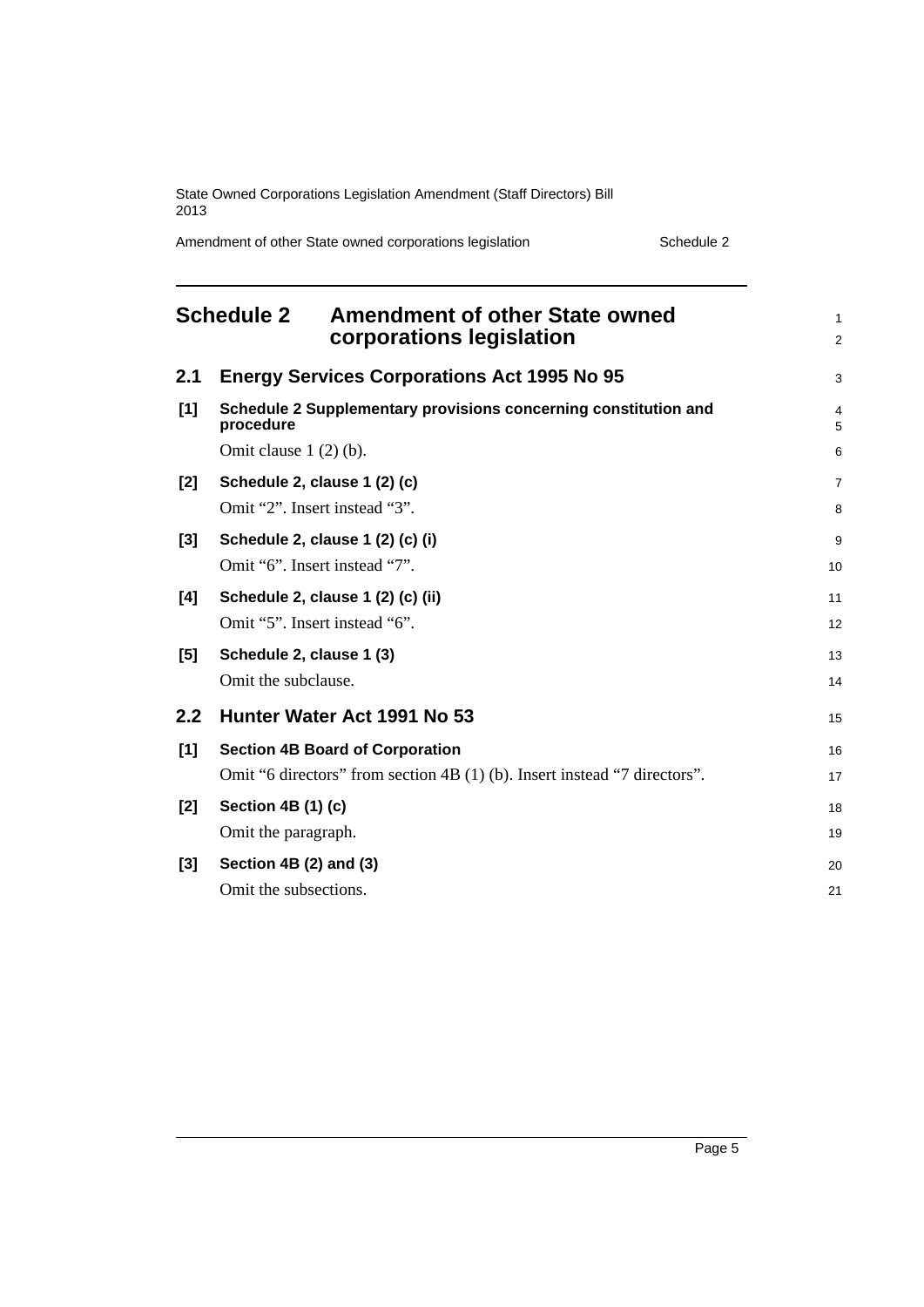Schedule 2 Amendment of other State owned corporations legislation

| [4]   | Section 4B (4)                                                                                                                                                       | $\mathbf{1}$   |
|-------|----------------------------------------------------------------------------------------------------------------------------------------------------------------------|----------------|
|       | Omit the subsection. Insert instead:                                                                                                                                 | 2              |
|       | (4)<br>Subsection (1) has effect despite the provisions of section 20J of,<br>and clause $2(1)$ of Schedule $8$ to, the <i>State Owned Corporations</i><br>Act 1989. | 3<br>4<br>5    |
| 2.3   | Ports and Maritime Administration Act 1995 No 13                                                                                                                     | 6              |
|       | Section 18 Special provision for election of staff director                                                                                                          | $\overline{7}$ |
|       | Omit the section.                                                                                                                                                    | 8              |
| 2.4   | <b>Ports and Maritime Administration Regulation 2012</b>                                                                                                             | 9              |
| [1]   | <b>Part 5 Staff director elections</b>                                                                                                                               | 10             |
|       | Omit the Part.                                                                                                                                                       | 11             |
| $[2]$ | <b>Schedule 2 Forms</b>                                                                                                                                              | 12             |
|       | Omit the Schedule.                                                                                                                                                   | 13             |
| 2.5   | <b>State Water Corporation Act 2004 No 40</b>                                                                                                                        | 14             |
|       |                                                                                                                                                                      |                |
| [1]   | <b>Section 7 Board of directors of Corporation</b>                                                                                                                   | 15             |
|       | Omit section $7(3)$ and $(4)$ .                                                                                                                                      | 16             |
| $[2]$ | Section 7 (5)                                                                                                                                                        | 17             |
|       | Omit "(clause 4 excepted) and section 20J (subsections $(2)$ – $(5)$ and $(7)$<br>excepted)".                                                                        | 18<br>19       |
|       | Insert instead "and section 20J (subsections (2) and (5) excepted)".                                                                                                 | 20             |
| 2.6   | <b>Superannuation Administration Authority Corporatisation</b><br>Act 1999 No 5                                                                                      | 21<br>22       |
| $[1]$ | Schedule 3 Special provisions concerning management of the<br>Corporation                                                                                            | 23<br>24       |
|       | Omit clause $1(1)(b)$ .                                                                                                                                              | 25             |
| $[2]$ | Schedule 3, clause 1 (1) (c)                                                                                                                                         | 26             |
|       | Omit "2". Insert instead "3".                                                                                                                                        | 27             |
| [3]   | Schedule 3, clause 1 (1) (c)                                                                                                                                         | 28             |
|       | Omit "5". Insert instead "6".                                                                                                                                        | 29             |